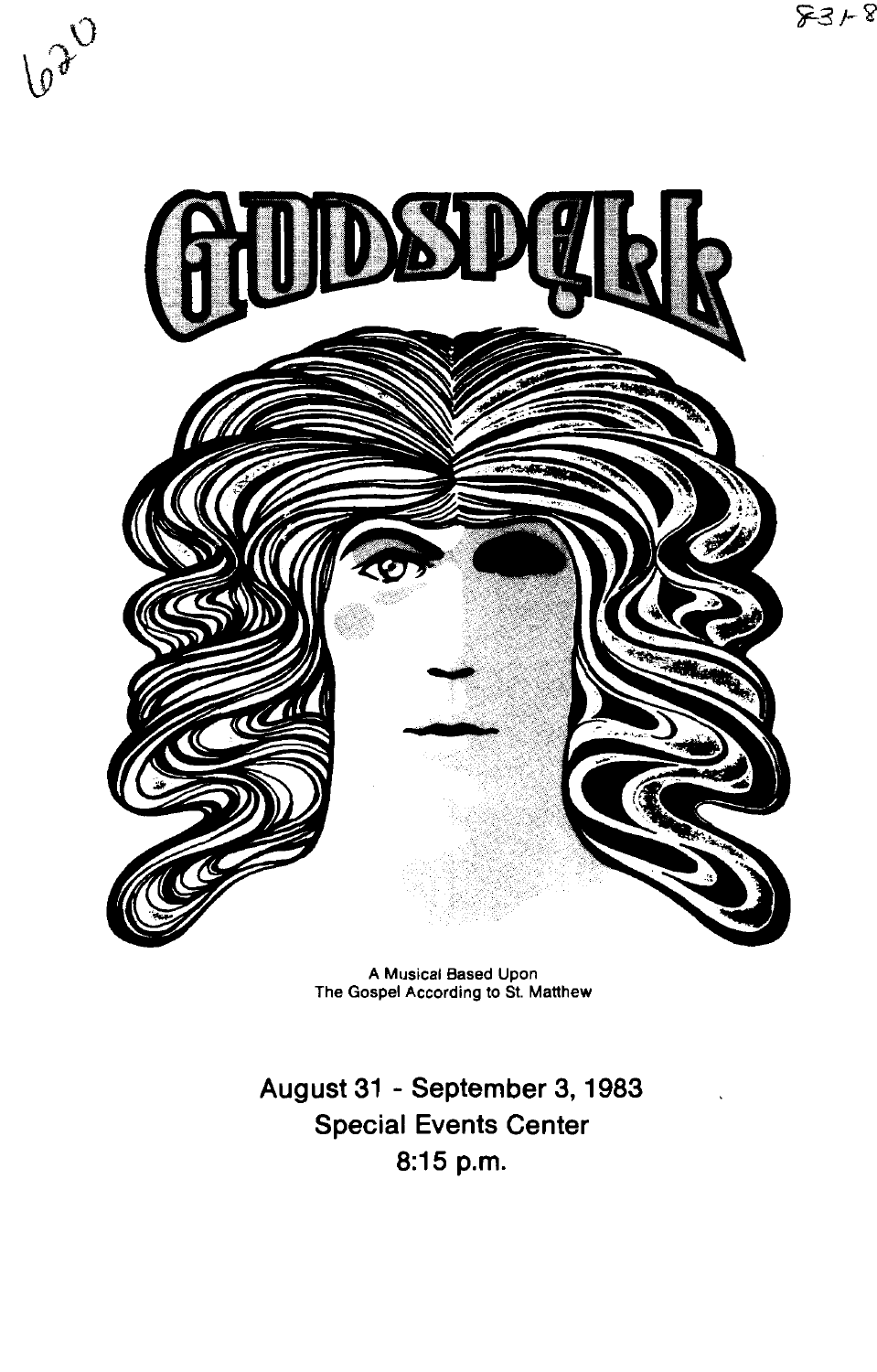# Boise State University DEPARTMENT OF THEATRE ARTS

# presents

**GODSPELL** 

Conceived and Originally Directed by John Michael Tebelak

Music and New Lyrics by Stephen Schwartz

Originally Produced on the New York Stage by Edgar Lansbury, Stuart Duncan, Joseph Beruh

# **THE COMPANY**

Jesus ............................................... Hud Hudson John, The Baptist/Judas ............................Thaddeus Valdez Tara Blanton-Hughes Tom Favlllo Fred L. Gentori Lisa Meredith Jeana Nelson Cristina Poole Janet Summers-Eskew Monte Tucker

This performance is presented through special arrangement with THEATRE MAXIMUS, 1650 Broadway, New York, N.Y. 10019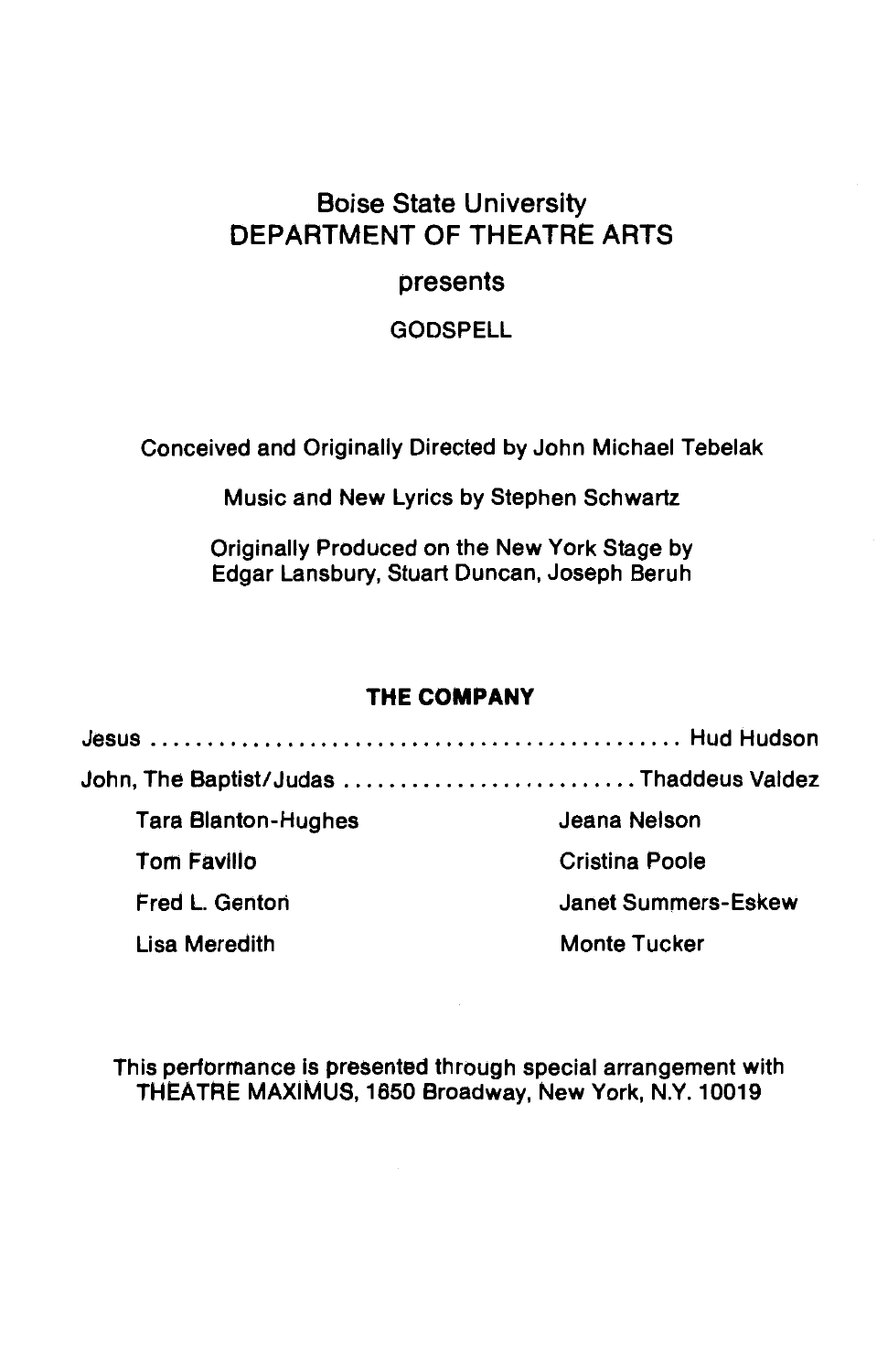### **PRODUCTION STAFF**

| Choreographer Lori Jukich-Head              |                       |
|---------------------------------------------|-----------------------|
| Musical Director Linda Gilmour              |                       |
|                                             |                       |
| Light Design and Effects  Jonathan Langrell |                       |
| Costume Design, Properties  Steve Frank     |                       |
|                                             |                       |
|                                             | <b>Peggy Thompson</b> |
|                                             |                       |
|                                             |                       |
| Rehearsal Assistant  Ann Marie McNary       |                       |
|                                             |                       |
|                                             |                       |
|                                             |                       |

#### **MUSICIANS**

| Rayanne GustafsenBass Guitar |  |
|------------------------------|--|
|                              |  |

#### **PRODUCTION CREWS**

**Lights**  Sue Lewis

Photography Coenraad Abas Chuck Scheer

**Publicity**  C.E. Lauterbach

#### **Sound**  Louanna Blome Ron Wilson "Spike" Ericson

# **Special Acknowledgements:**

Anvil Fence Company, Al's Tires, Matt Mathews, Frank Heise, Disguise the Limit, Dr. and Mrs. David S. Taylor for donation to costume collection.